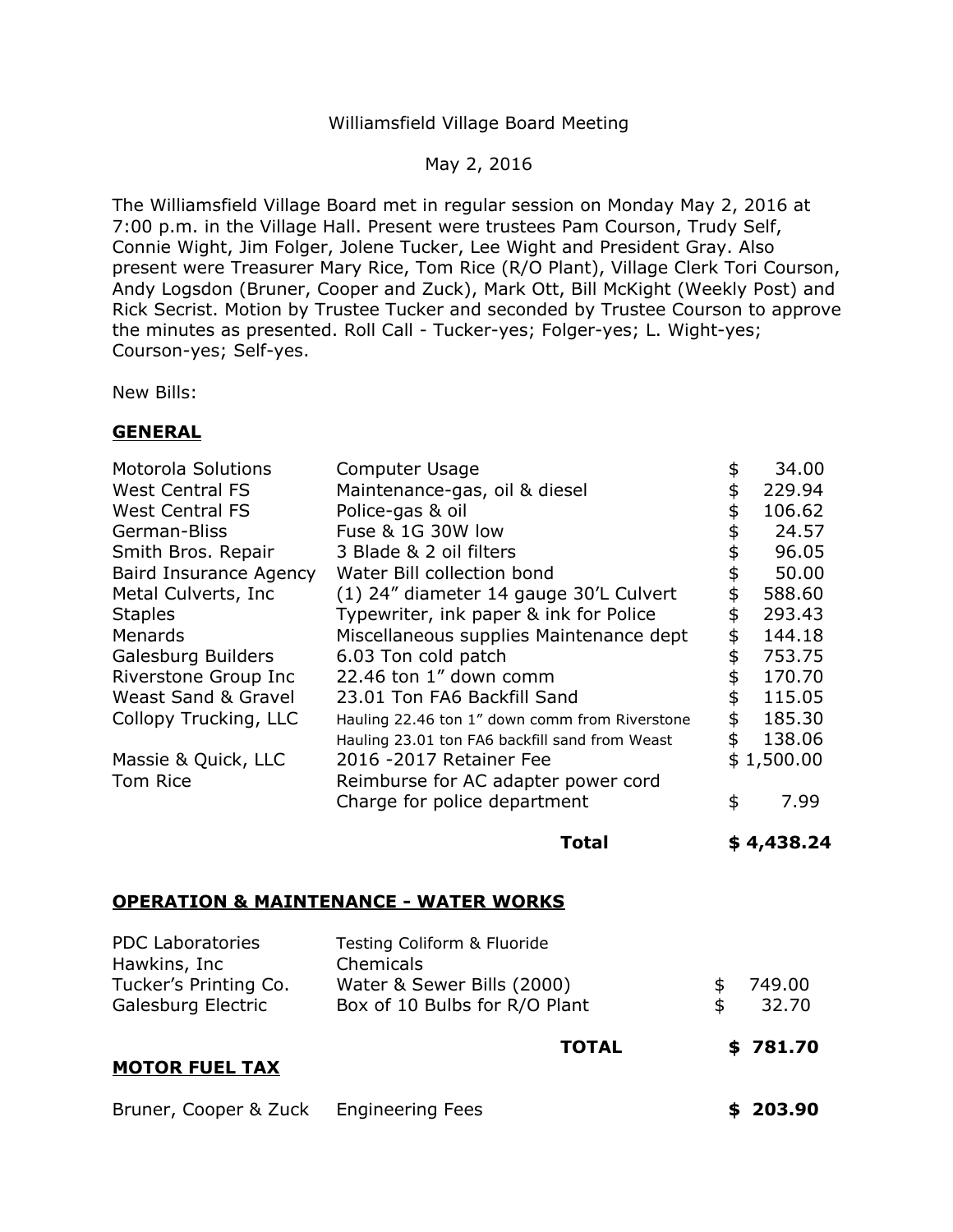Motion by Trustee Courson and seconded by Trustee Self to approve new bills. Roll Call - Tucker-yes; Folger-yes; L. Wight-yes; Courson-yes; Self-yes.

 Motion by Trustee Tucker and seconded by Trustee Folger to approve financial statement. Roll Call - Tucker-yes; Folger-yes; L. Wight-yes; Courson-yes; Self-yes.

 Public Comment: Andy Logsdon representing Bruner, Cooper and Zuck has been in contact with GA Rich who are going to replace the pipes under and through the water tower and GA Rich has agreed to start the project after school gets out because the water will have to be turned off for a couple of days. Also, CorePro will do their repairs at the same time so the water tower will only have to be drained one time. After these repairs are complete the Water Grant will be used up, the water grant was a huge help to the Village in assisting in the costs to repair the water tower. Andy and Rick Secrist drove around Williamsfield looking for the roads that were in the worst shape to repair using the Motor Fuel Tax funds. The funds are less than last year, therefore not as many roads will be able to be repaired. The cemetery road, Cottonwood Court and the gas station/Church road are in the plan to be oiled and chipped. Andy stated new roads like Cottonwood Court are very thin in the beginning and need to be oiled and chipped. Estimated cost \$[15,504.20](https://15,504.20) would include to have the County repair the roads list above, 15 tons of patch work, salt and dust control. Motion to approve \$15,504.20 to repair roads using Motor Fuel Tax by Trustee Courson and seconded by Trustee Folger. Roll Call - Tuckeryes; Folger-yes; L. Wight-yes; Courson-yes; Self-yes.

 Trustee Tucker stated the Clean Sweep Day was a success and a huge thank you to everyone who came out to help. The Mapping committee has put a hold on their plan to have a Market Day to avoid conflicting with the library's plan to hold one.

 stating the Village of Williamsfield overpaid \$278 in taxes. Correspondence: President Gray received a letter from the Knox County Clerk

 Maintenance Report: The maintenance department has been filling pot holes and has been busy mowing. There is still a discussion on the problems with the tiling/sewer problem that is resulting in holes in a few places in town. Trustee Folger is going to get someone lined up to do an exploratory dig to see what is going on and how the problem can be repaired. There is a small barrier to caution people there are holes and to stay away. Trustee Folger is working on getting bids from several companies to purchase the maintenance department a new tractor. Trustee Folger is also checking on the status of the repair on the siren.

 Police Report: The following calls of service were handled by the police department for the month of April:

Driving Complaint

Suspicious Vehicle Suspicious Vehicle Unable to Locate Suspicious Odor Water Tower/Dept. Check Well Being Checked okay/ROF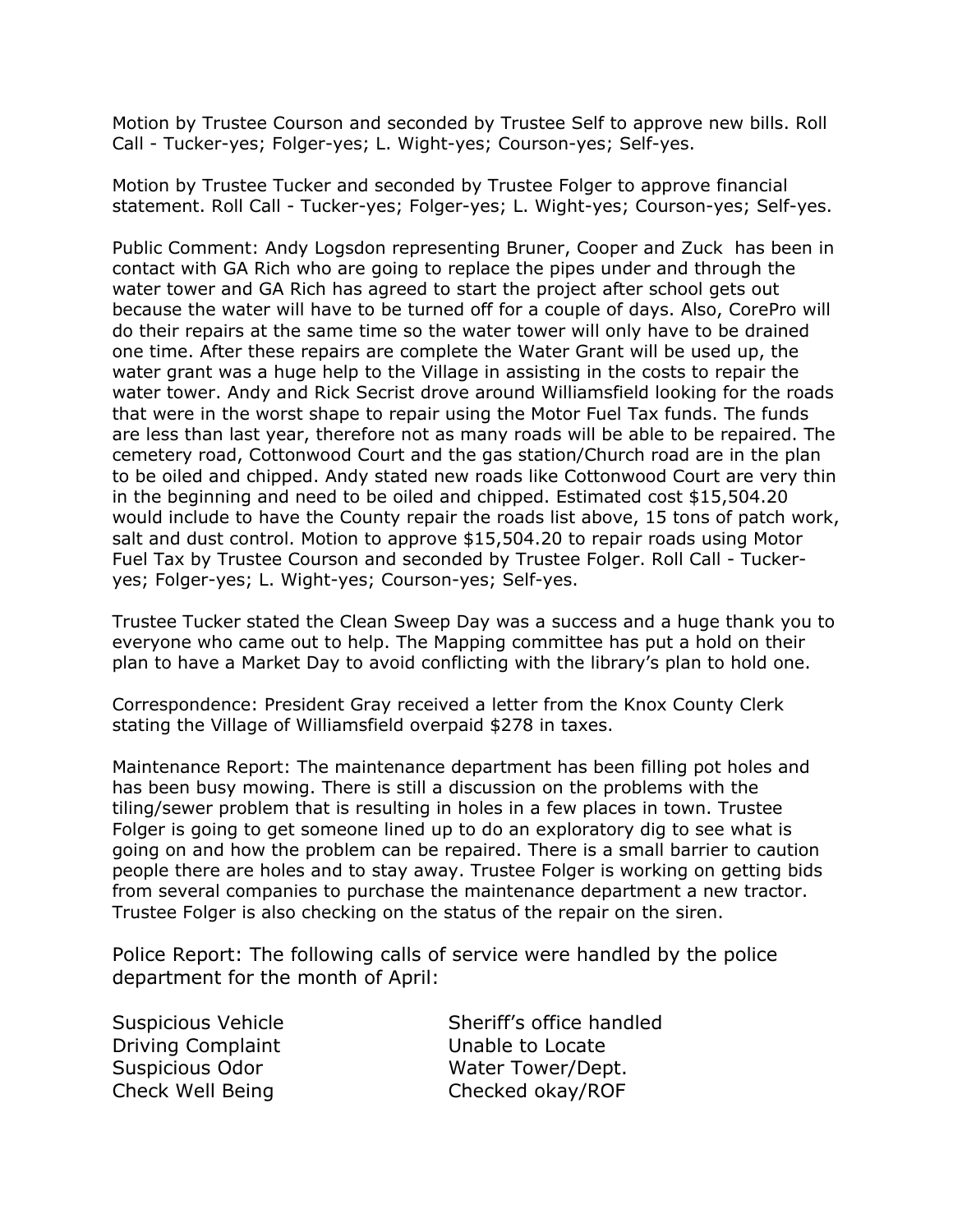## **Citations issued in April**

| Violations                  | <b>Citations</b> | Warnings |
|-----------------------------|------------------|----------|
| Seatbelt                    |                  |          |
| Speeding                    | 3                |          |
| Disobeyed Stop Sign         |                  |          |
| <b>Ordinance Violations</b> |                  |          |
| Other                       |                  |          |

 Park Report: The April park work day was a success. Jeff Campbell donated flowers to get Dave Mailen's memorial garden started. They are still waiting on estimates for the electrical upgrades. Treasurer Mary Rice did some research and discovered the park and farm ground is under one parcel and the park should be tax exempt. Mary filed the proper paperwork and was approved to now have the park be tax exempt.

 Water Report: Tom Rice presented an estimate from Oberlander Electric to replace the computer, software and controls at the R/O Plant. The system is currently outdated and could possibly be obsolete if something were to go wrong. The total estimate is \$ 15,290. These upgrades will be discussed at a future meeting.

 Street Report: Pot holes are being filled where needed and a new culvert was installed.

 Old Business: Trustee C. Wight was looking into updating the Williamsfield Caldwell Cottage Museum's insurance policy. The Norman Foundation and the DAR have generously had the roof replaced, new siding installed, new AC and furnace installed. Motion to approve increasing the Williamsfield Caldwell Cottage Museum's insurance policy to \$100,000 building coverage for \$350 a year and \$25,000 contents coverage for \$88 a year by Trustee C. Wight and seconded by Trustee Self. Roll Call - Tucker-yes; Folger-yes; L. Wight-yes; Courson-yes; Self-yes; C. Wight.

 New Business: Declare 607 E Gale Street and 214 N Olive St a nuisance. Chief Robertson has taken recent pictures of the properties, the Village's attorney will file proper paperwork, the home owners will have 10 days to clean up their properties. Motion to approve the properties a nuisance by Trustee Self and seconded by C.Wight. Roll Call - Tucker-yes; Folger-yes; L. Wight-yes; Courson-yes; Self-yes; C. Wight.

 Peyton's Pub and Grub have requested the hours to serve alcohol be extended on Sundays. Motion to approve extending the hours from 2pm-8pm to 12pm-8pm by